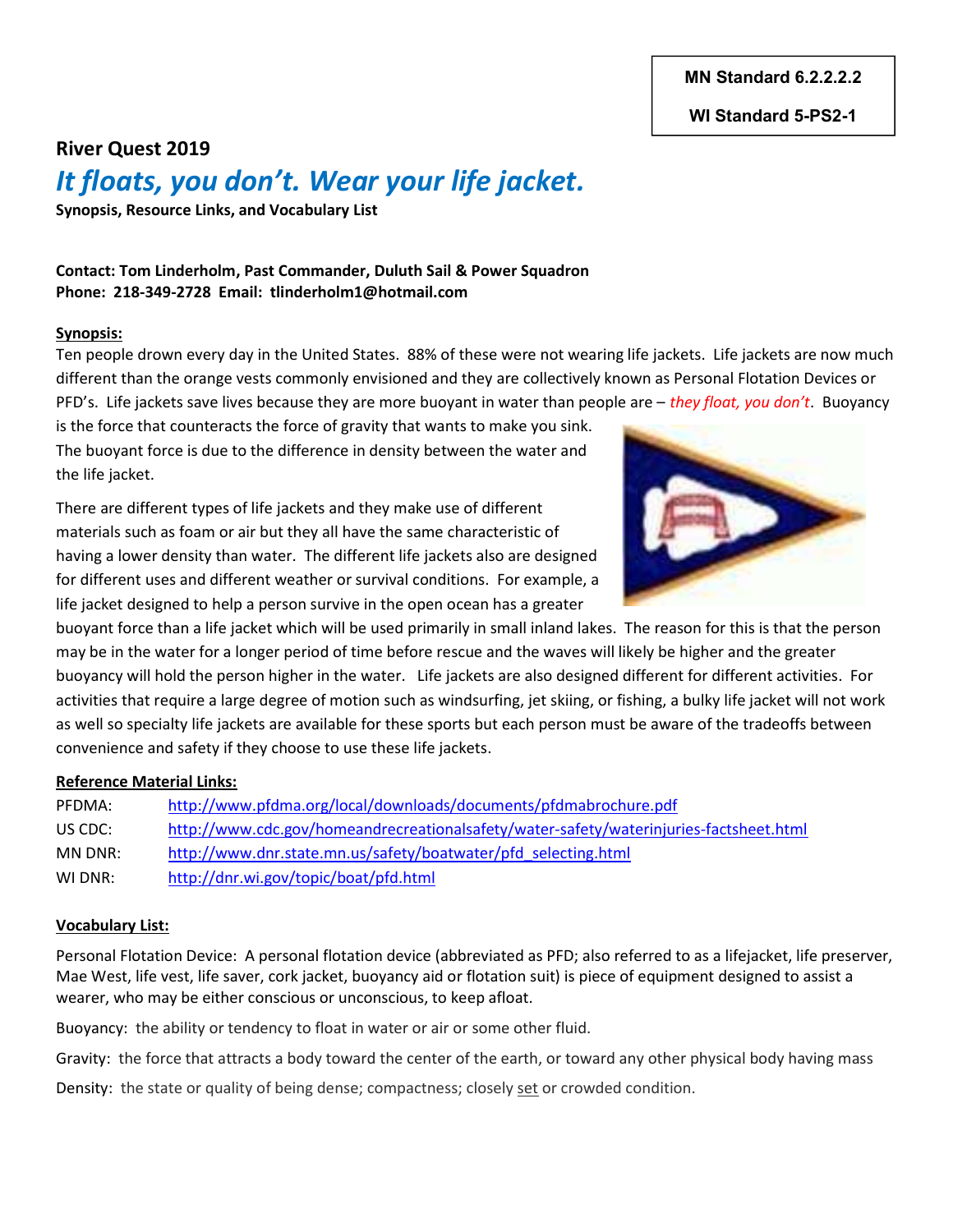MN Standard 6.2.2.2.2

WI Standard 5-PS2-1

River Quest 2019

# It floats, you don't. Wear your life jacket.

Synopsis, Resource Links, and Vocabulary List

## CLASSROOM PROJECT

Enjoy fun science experiments for kids that feature awesome hands-on projects and activities that help bring the exciting world of science to life.

What Will Float? An array of vegetables will be tested to see what floats and what don't, your students will have to guess which ones will and which ones won't? The results are very interesting and can teach you some fun facts about density.

### What you'll need

- One pepper
- One orange
- One apple
- One potato
- One baby carrot
- One banana
- Water
- Small vessel to hold water

### **Instructions**

- 1. Fill your vessel with water about half full.
- 2. Line your experiments up and have your student's guess which will float or not float.
- 3. One by one place each ingredient into the vessel and mark down what happens.

### What's happening?

An items density will dictate its buoyancy, not its weight. If something is heavier than another, does this mean that the heavier item will sink? Not necessarily, because a really heavy boat floats yet a light penny sinks. But a boat has to be careful not to overload itself as it could reach a point where it becomes too heavy and could sink.

Does the shape of an object determine whether an object sinks or floats? Sometimes it does. If you make a tin foil ball that sinks, you can then stretch out the tin foil and make it float. It is the same weight, but the weight is spread out across a larger space (change in density).

The peel on the orange is spongy and full of air pockets, thus allowing the orange to float. Once the peel is removed, the 'naked' orange sinks. The orange peel acts like a life jacket which helps humans to float when in water.